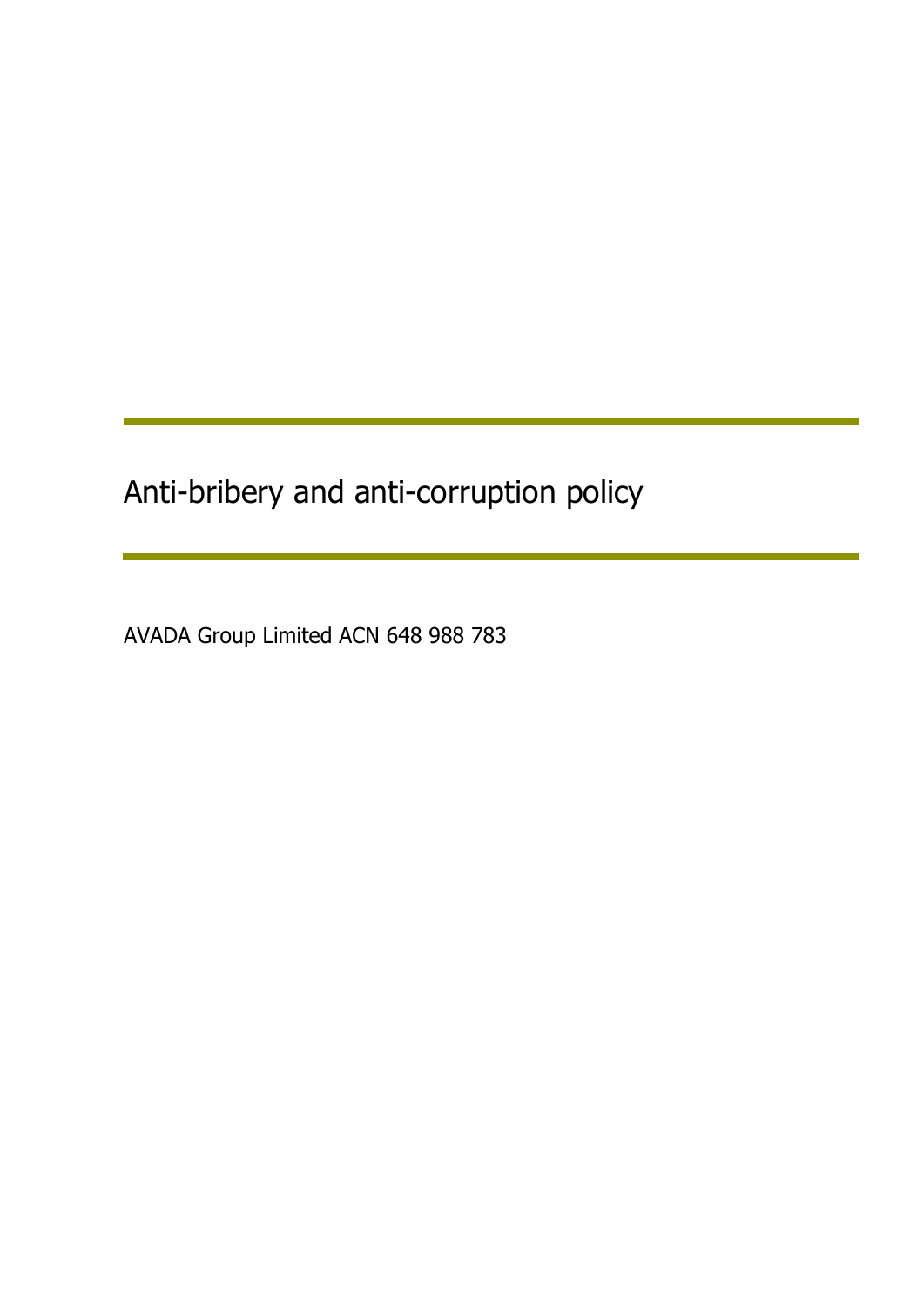# Table of contents

| $\mathbf{1}$   |      |                             |                |  |
|----------------|------|-----------------------------|----------------|--|
|                | 1.1  | Commitment                  | 1              |  |
|                | 1.2  | Purpose                     | $\mathbf{1}$   |  |
| $\overline{2}$ |      |                             |                |  |
|                | 2.1  | What is bribery?            | 1              |  |
|                | 2.2  | What is corruption?         | $\overline{2}$ |  |
|                | 2.3  | Practical examples          | $\overline{2}$ |  |
| 3              |      |                             |                |  |
| 4              |      |                             |                |  |
|                | 4.1  | Policy                      | 3              |  |
|                | 4.2  | Gifts and hospitality       | 3              |  |
|                | 4.3  | Facilitation payments       | 4              |  |
|                | 4.4  | <b>Secretar Commissions</b> | $\overline{4}$ |  |
|                | 4.5  | Political contributions     | $\overline{4}$ |  |
|                | 4.6  | Charitable contributions    | 4              |  |
|                | 4.7  | <b>Duress</b>               | 4              |  |
| 5              |      |                             |                |  |
| 6              |      |                             |                |  |
| 7              |      |                             |                |  |
| 8              |      |                             |                |  |
| 9              |      |                             |                |  |
| 10             |      |                             |                |  |
| 11             |      |                             |                |  |
| 12             |      |                             |                |  |
|                | 12.1 | Review of policy            | 7              |  |
|                | 12.2 | Further guidance            | 7              |  |
|                | 12.3 | Endorsement                 | 7              |  |
| 13             |      |                             | -- 7           |  |
|                | 13.1 | Definitions                 | 7              |  |
|                | 13.2 | Interpretation              | 7              |  |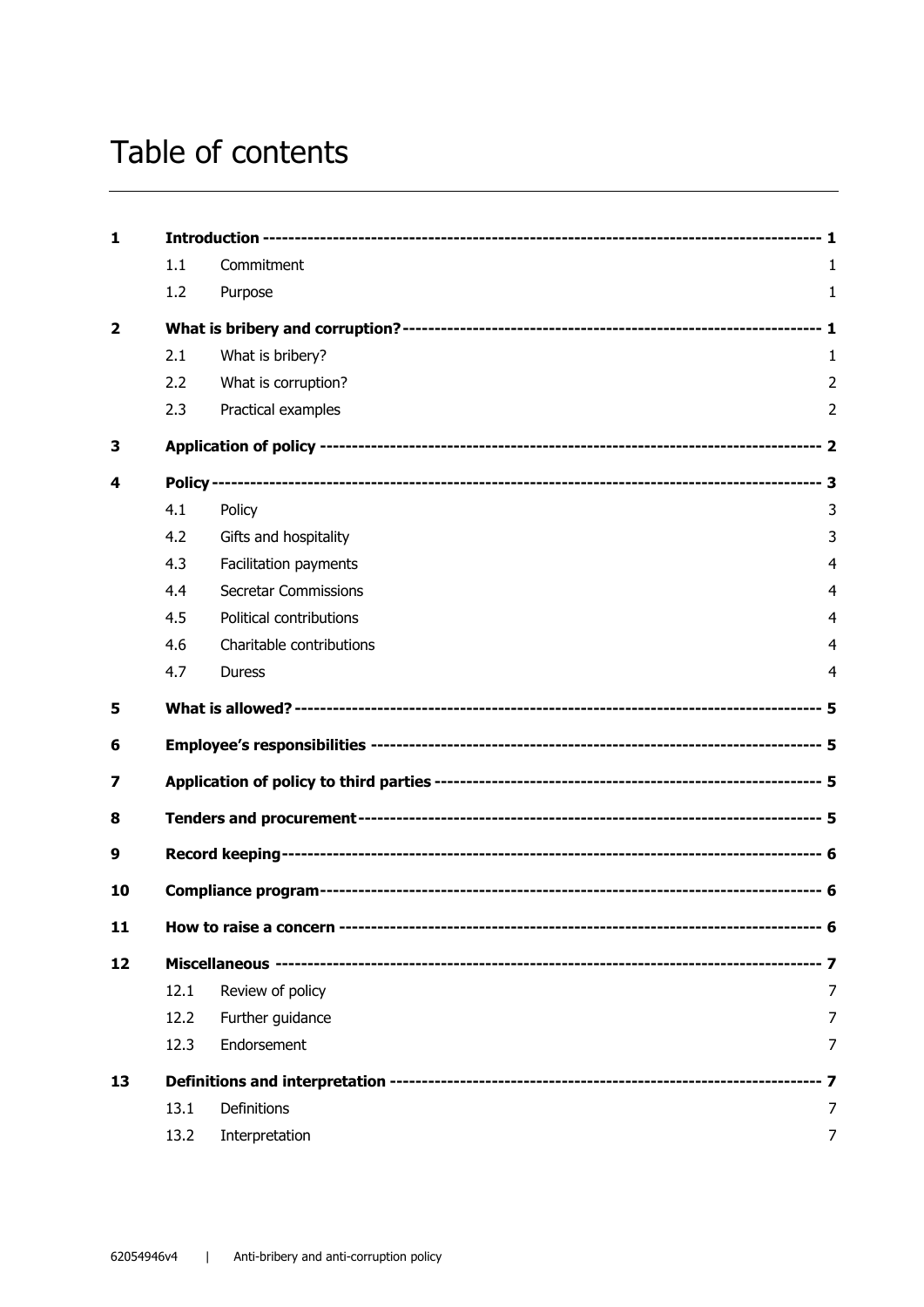# AVADA Group Limited ACN 648 988 783

Anti-bribery and anti-corruption policy

## **1 Introduction**

#### **1.1 Commitment**

- (a) Bribery and corruption seriously undermine integrity and fairness in open, competitive markets, and comprise the development of trade opportunities.
- (b) AVADA is committed to responsible corporate governance and to conducting its business lawfully, ethically and honestly, and will not tolerate any bribery or corrupt behaviour that is intended to obtain unlawful, improper, dishonest or corrupt benefit or advantage for AVADA or its Employees.

#### **1.2 Purpose**

- (a) AVADA has implemented this policy to illustrate its commitment and standards to preventing bribery and corrupt practices.
- (b) The purpose of this policy is to outline the Company's management of gifts and benefits, which protects Employees and minimises potential negative consequences for you and the Company. Employees must not give or accept gifts and benefits that will comprise, or appear to compromise, their integrity and objectivity in the performance of their duties, or cause, or appear to cause a conflict of interest.
- (c) Employees may also be subject to obligations to avoid engaging in acts of bribery or corruption at law.
- (d) This policy applies globally. If travelling outside of Australia, Employees are subject to the laws of the country they are in, however, the principles of this policy must be followed regardless of whether or not that country has specific bribery and corruption laws.

## **2 What is bribery and corruption?**

## **2.1 What is bribery?**

Bribery includes the offering, promising, giving, accepting or soliciting of an advantage as an inducement for action which is illegal, unethical or a breach of trust. A bribe is an inducement or reward offered, promised or provided in order to gain any commercial, contractual, regulatory or personal advantage. It can take the form of gifts, loans, fees, kick-backs, rewards, reciprocal favours or other advantages e.g. donations. A bribe could be either a direct or indirect promise, offering, or authorisation, of anything of value designed to exert improper influence. It may involve procuring an intermediary or an agent to make an offer which constitutes a bribe to another person, or whether a bribe is made to an associate of any person who is sought to be influenced.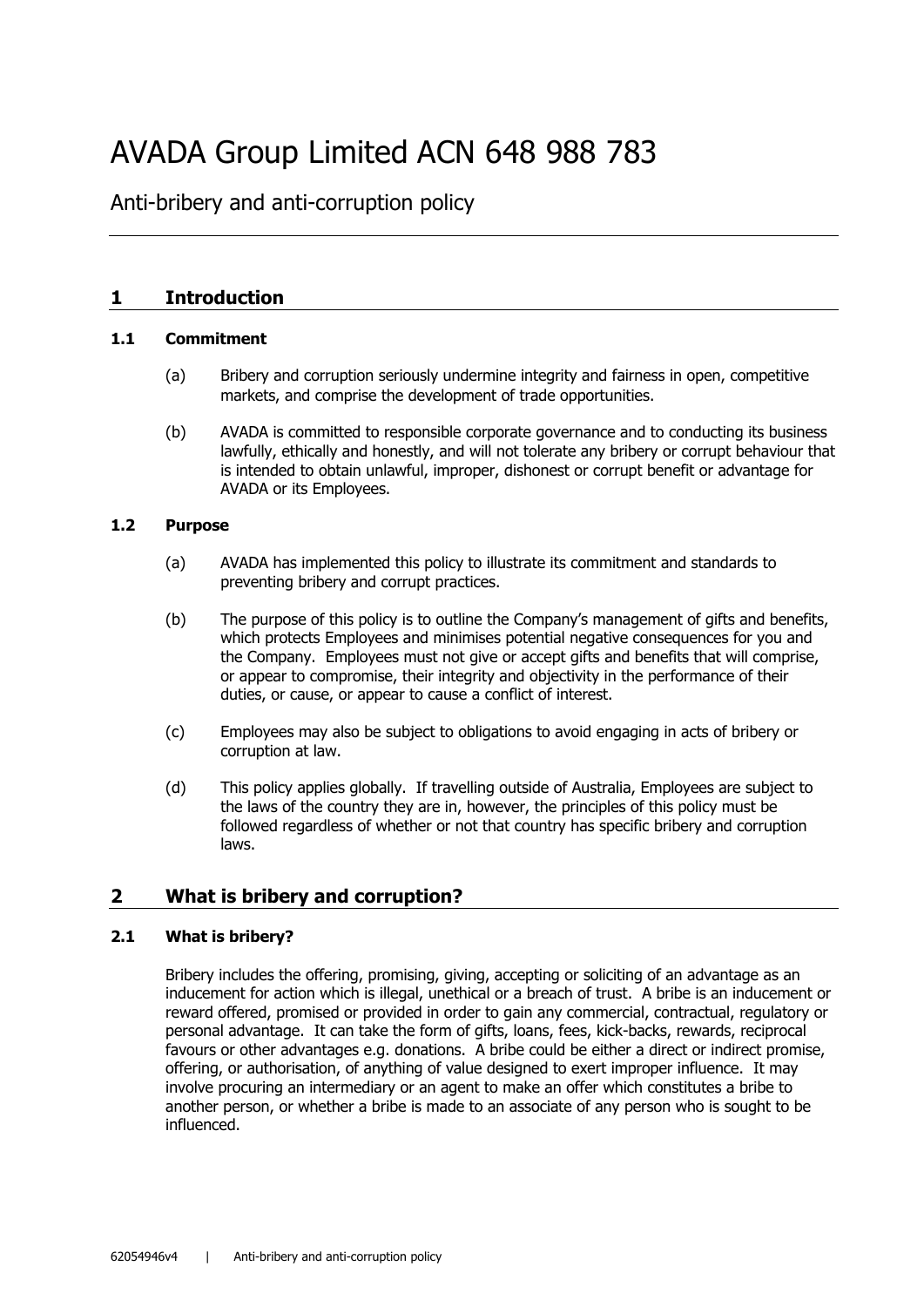#### **2.2 What is corruption?**

Corruption is the misuse of office, power or influence for private or personal gain.

## **2.3 Practical examples**

Bribery and corruption include, but are not limited to, the following scenarios:

- (a) offering, promising or giving a bribe;
- (b) requesting, agreeing to receive or accepting a bribe;
- (c) bribing a foreign public official with the intention of influencing the office in the performance or their official functions in order to obtain or retain business or an advantage in the conduct of business (i.e. corruption);
- (d) failing to prevent a bribe being made; and
- (e) making facilitation payments (being payments to government officials which are designed to assist in carrying out, influencing or speeding up official procedures).

## **3 Application of policy**

- (a) This policy applies to any person who is employed by, acts for, or represents AVADA, including directors, officers, employees (whether permanent, fixed-term or temporary), contractors, consultants and secondees wherever located (collectively referred to as **Employees** in this policy).
- (b) AVADA requires all Employees to set and follow high standards of behaviour compliant with this policy in all business dealings and to ensure that AVADA's anti-bribery and anticorruption standards are upheld.
- (c) All Employees are required to familiarise themselves and comply with this policy, including any future updates that may be issued from time to time by AVADA.
- (d) This policy covers:
	- (i) bribes;
	- (ii) gifts and hospitality;
	- (iii) facilitation payments;
	- (iv) secret commissions;
	- (v) political contributions; and
	- (vi) charitable contributions.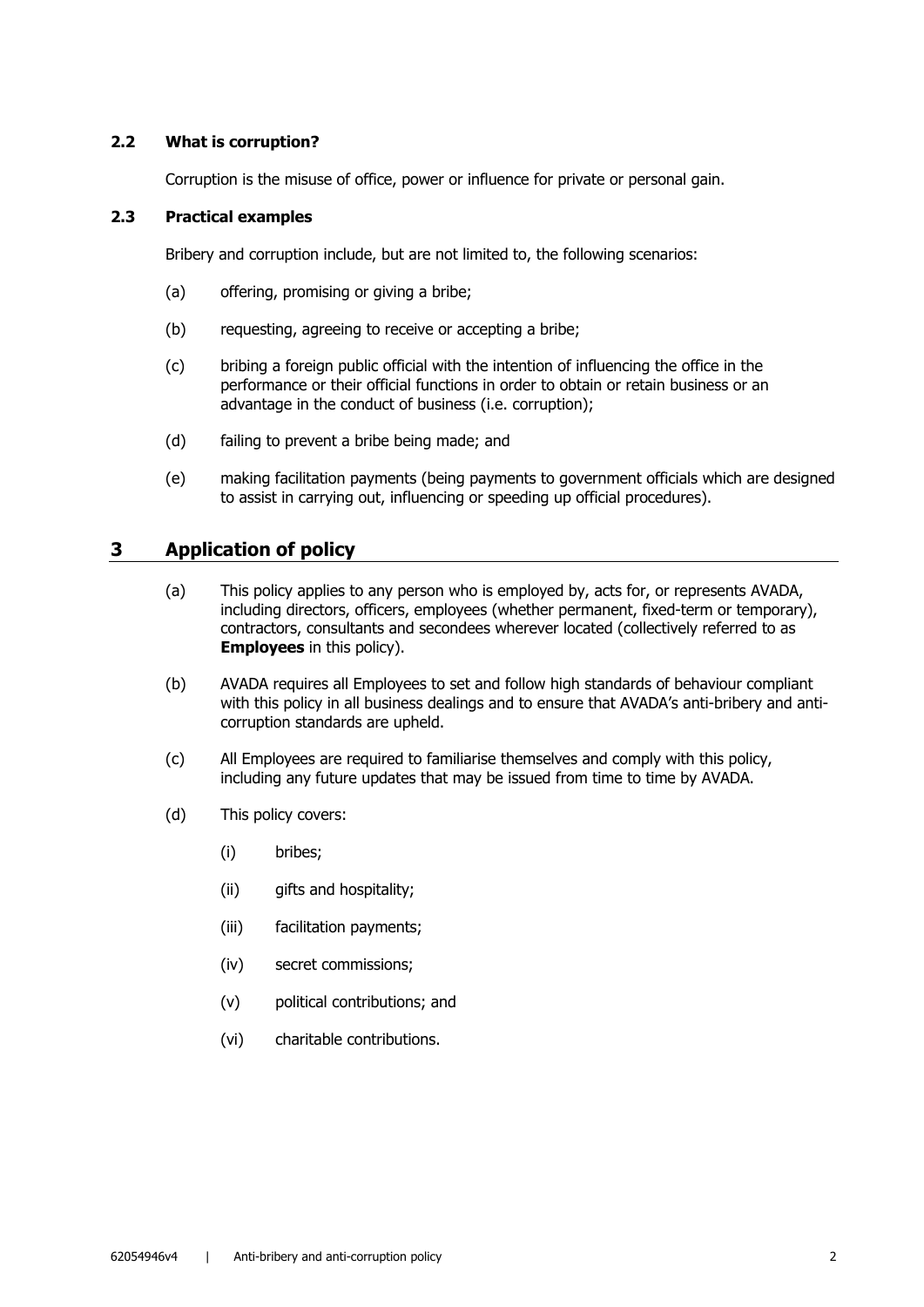## **4 Policy**

#### **4.1 Policy**

- (a) No individual who is required to comply with this policy is to engage in any form of bribery or corruption at any time or for any reason.
- (b) AVADA takes a zero tolerance approach to bribery and corruption, and will not tolerate any form of bribery or corruption by, or of, any individual who is required to comply with this policy.

#### **4.2 Gifts and hospitality**

- (a) Employees must declare and report gifts and/or benefits, either offered or accepted and valued at \$200 or more.
- (b) Employees should notify their manager of the fact that they have received the gift or benefit and must make the notification within 5 working days of receiving/being offered the gift or benefit. If it is known in advance, the receipt of the gift or benefit should be discussed with your manager prior to acceptance. Gifts should not be accepted on a reoccurring basis or broken down into parts of less than \$200.
- (c) Gifts and genuine hospitality and entertainment expenditure that is reasonable and proportionate is allowable provided it complies with the following:
	- (i) **made for the right reason** it should be clearly given as an act of appreciation or common courtesy associated with standard business practice;
	- (ii) **no obligation** it does not place the recipient under any obligation;
	- (iii) **no expectation** expectations are not created by the giver or an associate of the giver or have a higher importance attached to it by the giver than the recipient would place on such a transaction;
	- (iv) **made openly** if made secretly and undocumented then the purpose will be open to question;
	- (v) **reasonable value** its size is small and in accordance with general business practice;
	- (vi) **appropriate** its nature is appropriate to the relationship;
	- (vii) **at 'arm's length'** all transactions and gifts should be at an 'arm's length' basis with no special favours and no special arrangements;
	- (viii) **legal** it complies with relevant laws; and
	- (ix) **documented** the expense or gift, if valued at \$200 or more, is fully documented.
- (d) The following circumstances are never acceptable:
	- (i) gifts in the form of cash or cash equivalent vouchers or gift certificates;
	- (ii) 'quid pro quo' (a benefit or advantage offered for something in return);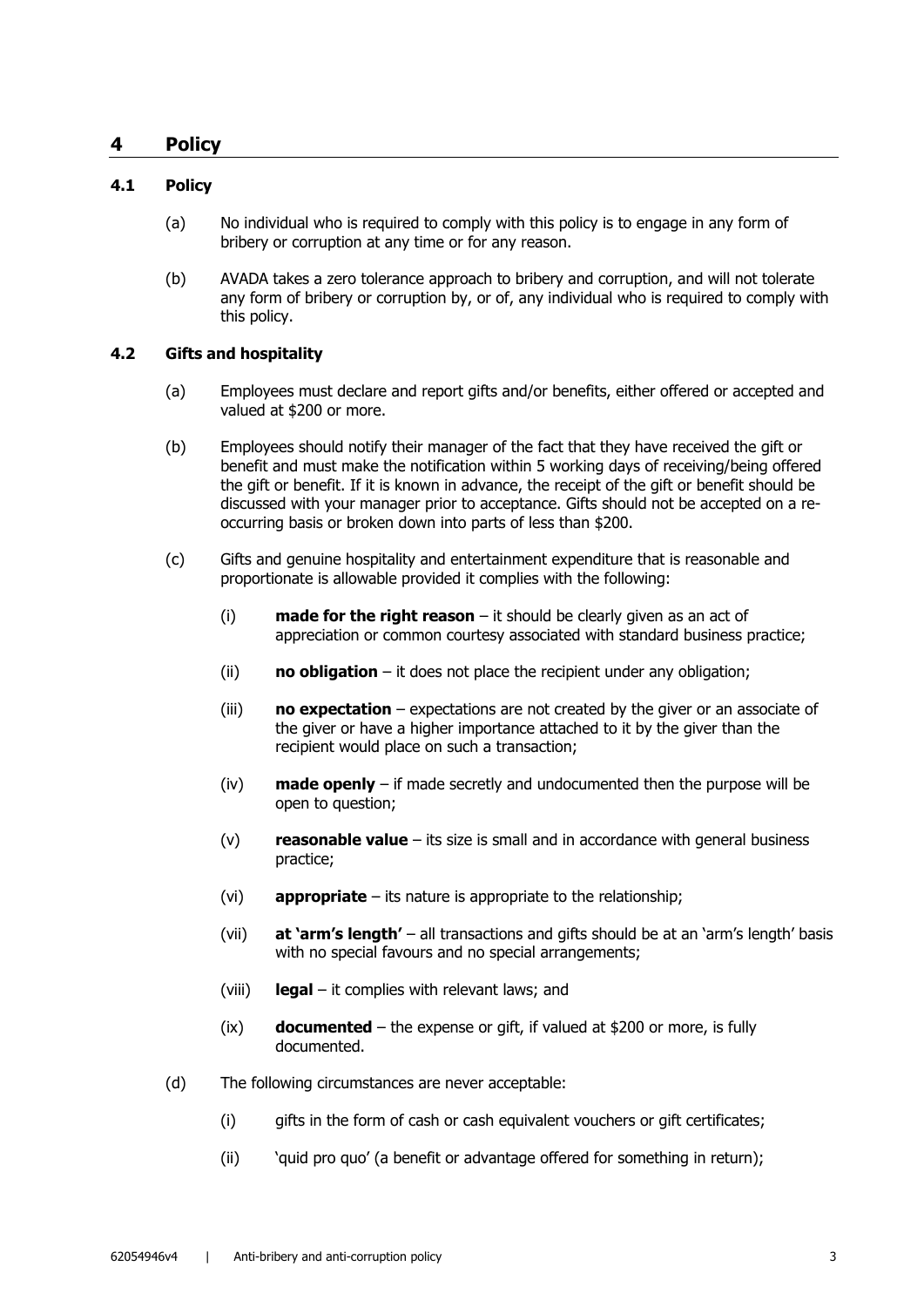- (iii) entertainment of a sexual or similarly inappropriate nature; and
- (iv) making incomplete, false or inaccurate entries in AVADA's books and records, e.g. gift and entertainment register.

#### **4.3 Facilitation payments**

- (a) Facilitation payments are a form of bribery made for the purpose of expediting or facilitating the performance of a public official for a routine governmental action. For example, processing papers, issuing permits and other actions of an official in order to expedite performance of duties of a non-discretionary nature (i.e. which they are already bound to perform). The payment or other inducement is not intended to influence the outcome of the official's action, only its timing.
- (b) Facilitation payments, whether legal or not in a country, are prohibited under this policy.

#### **4.4 Secret Commissions**

- (a) Secret commissions typically, but not always, arise where a person or entity offers or gives a commission to an agent or representative of another person which is not disclosed by that agent or representative to their principal. Such a payment is made as an inducement to influence the conduct of the principal's business.
- (b) Secret commissions, whether legal or not in a country, are prohibited under this policy.

#### **4.5 Political contributions**

The Company makes donations to political parties from time to time. These donations must be approved by the Board. The Company discloses all political donations in the Company's Annual Report, and to the Australian Electoral Commission and state electoral authorities as required.

#### **4.6 Charitable contributions**

- (a) Charitable support and donations are acceptable, whether of in-kind services, knowledge, time, or direct financial contributions. However, Employees must be careful to ensure that charitable contributions are not used as a scheme to conceal bribery.
- (b) AVADA may only make charitable donations that are legal and ethical under local laws and practices. In Australia, this means that an organisation must have deductible gift recipient status with the Australian Taxation Office. This status makes the organisation entitled to receive income tax deductible gifts and deductible contributions.
- (c) No donation must be offered or made on behalf of the Company without the prior approval of the Chief Executive Officer.

#### **4.7 Duress**

AVADA condemns, and does not tolerate, demands for payment from individuals in circumstances where the individual reasonably believes that his or her life, health or liberty will be at risk if the payment is not made. If an individual makes a payment in these circumstances, that payment must be reported to AVADA's company secretary as soon as reasonably practicable.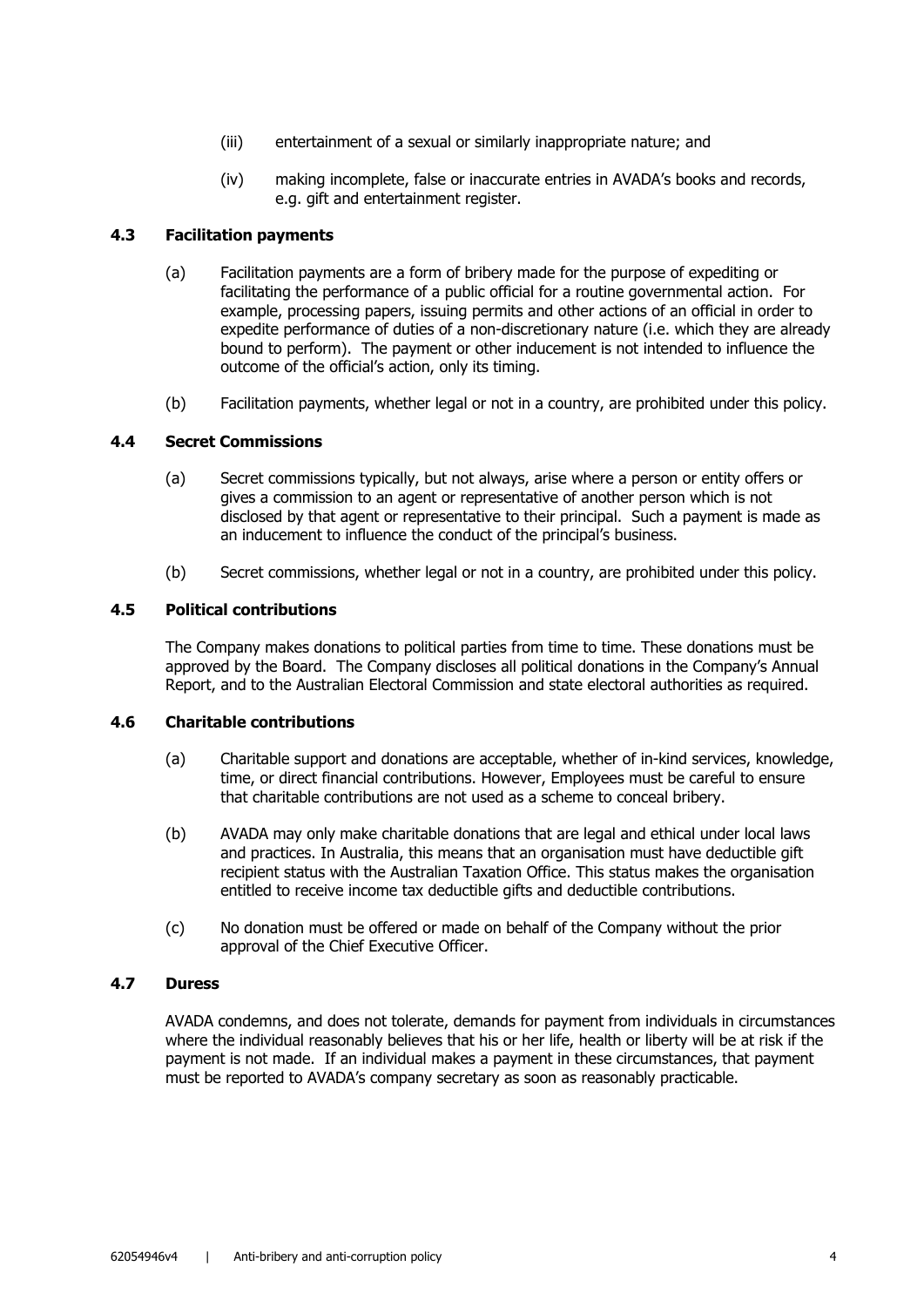## **5 What is allowed?**

The implementation of this policy should not prevent the performance or normal duties provided the activities are appropriate, properly recorded and are not for the purpose of or intend to improperly or corruptly influence people in the performance of their duties or official functions. Acceptable activities, include, for example:

- (a) normal bona fide hospitality within the limits specified in this policy and otherwise approved in writing by AVADA; or
- (b) promotional expenditure which is intended to improve AVADA's reputation and the value of AVADA's brands.

## **6 Employee's responsibilities**

- (a) You must ensure that you read, understand and comply with this policy. The prevention, detection and reporting of bribery and other forms of corruption are the responsibility of all those working for us or under our control. All Employees are required to avoid any activity that might lead to, or suggest a breach of this policy.
- (b) You must notify your manager as soon as possible if you believe or suspect that a conflict with, or breach of, this policy has occurred, or may occur in the future. Any Employee who breaches this policy will face disciplinary action, which could result in termination of employment.

## **7 Application of policy to third parties**

AVADA will not engage or deal with any third party if there is a known risk that they will breach applicable anti-bribery and anti-corruption laws of AVADA's policies and procedures relating to anti-bribery and anti-corruption.

## **8 Tenders and procurement**

- (a) In relation to tenders and procurement for services to be provided to AVADA, all Employees are expected to act with a high degree of professional integrity and it is important that contractual commitments are made following an arm's length process conducted for the benefit of AVADA.
- (b) The following requirements are designed to assist you in your negotiations with external parties including suppliers so that you and AVADA avoid conflicts and unethical behaviour:
	- (i) all conflicts of interest and potential conflicts of interest in relation to any particular tender or procurement process must be declared immediately and consent must be obtained from either the Managing Director or Chief Executive Officer before proceeding or continuing to proceed with the process;
	- (ii) all tenders and procurement processes must be conducted fairly, transparently and in accordance with pre-determined and documented criteria;
	- (iii) you must not favour or give undue preference to any supplier at the expense of AVADA or our ability to serve our existing clients effectively;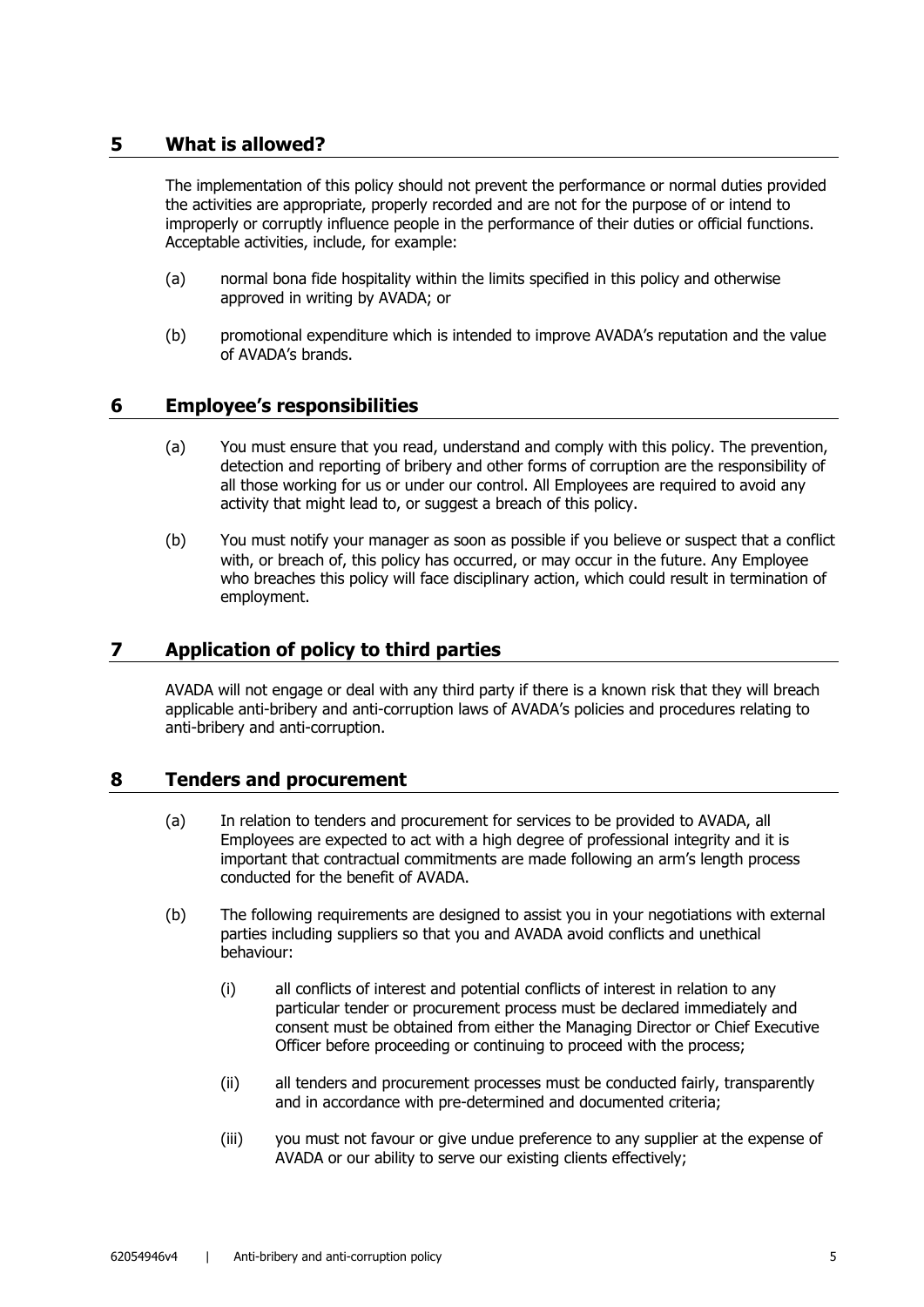- (iv) you must not receive, directly or indirectly, any personal benefit in connection with the tender or procurement process; and
- (v) the tender and procurement process must be appropriately documented (to ensure that if audited at any time it is clear why the provider was ultimately selected).

## **9 Record keeping**

- (a) AVADA must keep financial records and have appropriate internal controls in place which will evidence the business reason for making payments to third parties.
- (b) All accounts, invoices, memoranda and other documents and records relating to dealings with third parties, such as clients, suppliers and business contacts, should be prepared and maintained with strict accuracy and completeness. No accounts must be kept 'offbook' to facilitate or conceal improper payments.

#### **10 Compliance program**

AVADA will implement and maintain a compliance program incorporating procedures informed by the following principals:

- (a) AVADA will monitor and assess the risks its faces taking into account the nature, scale and complexity of its commercial operations, and ensure that it has in place anti-bribery procedures that are proportionate to those risks, and that are clear, practical, accessible, effective implemented and enforced;
- (b) the Board, executive managers and senior managers of AVADA will at all times demonstrate their commitment to prevent bribery and fostering a culture within AVADA in which bribery and corruption is never acceptable;
- (c) AVADA will, where necessary and appropriate taking into account the nature of the services and potential bribery risk, conduct due diligence assessments of persons who perform or will perform services for or on behalf of AVADA, in order to mitigate the identified bribery and/or corruption risks;
- (d) AVADA will conduct training on this policy, and on the procedures AVADA has implemented to mitigate and prevent bribery and corruption; and
- (e) AVADA will monitor and review the policy, and AVADA's procedures, and make improvements where necessary.

#### **11 How to raise a concern**

(a) All Employees have a responsibility to help detect, prevent and report instances not only of bribery and corruption, but also of any other suspicious activity or wrong doing in connection with AVADA's business. AVADA is committed to ensuring that all Employees have a safe, reliable and confidential way of reporting any suspicious activity. You are encouraged to raise concerns about any issue or suspicion of malpractice at the earliest possible stage with your manager. If you are unsure whether a particular act constitutes bribery or corruption, or if you have any other queries or concerns, these should be raised with your manager.